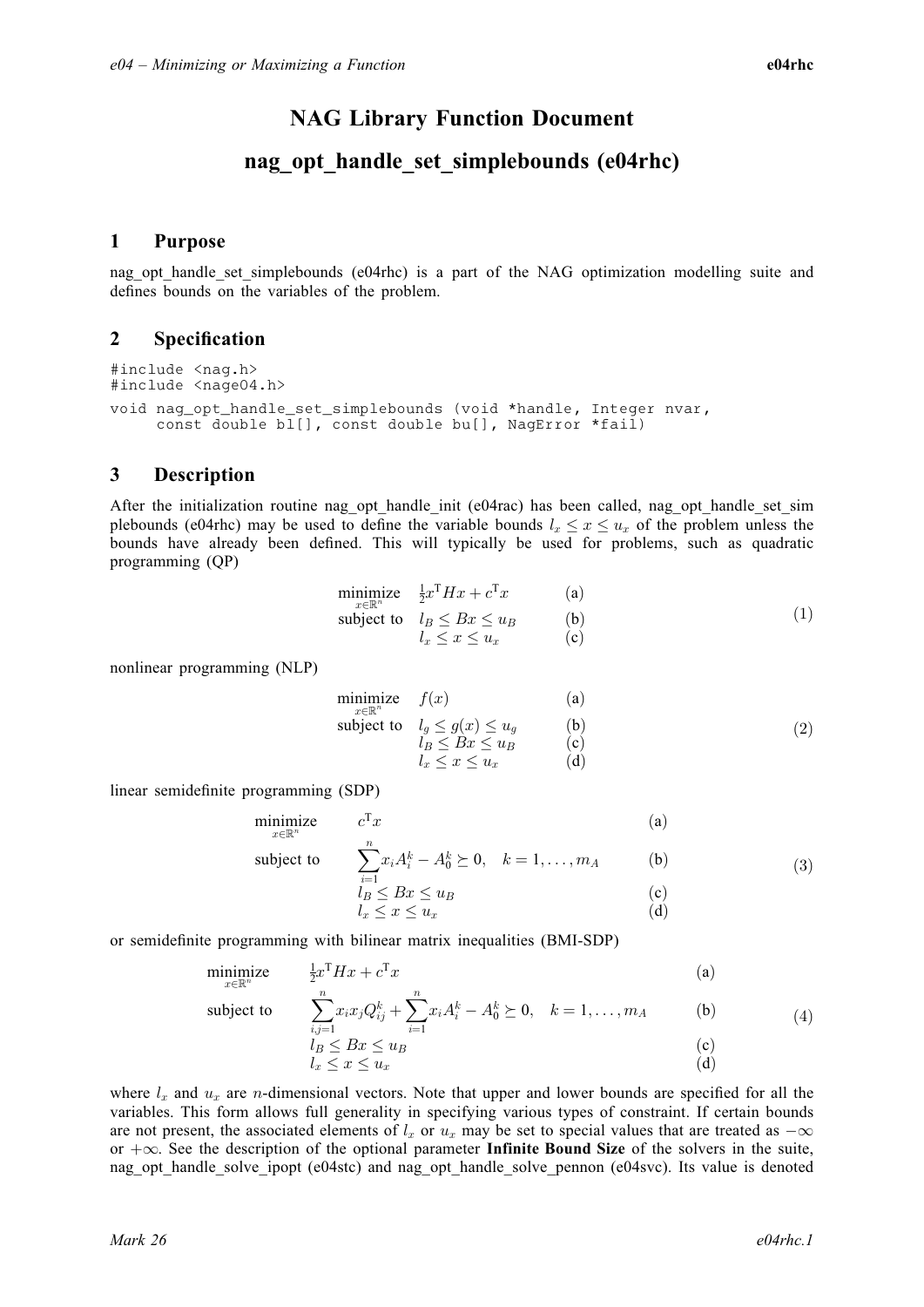<span id="page-1-0"></span>as bigbnd further in this text. Note that the bounds are interpreted based on its value at the time of calling this function and any later alterations to Infinite Bound Size will not affect these constraints.

See nag opt handle init (e04rac) for more details.

#### 4 References

Candes E and Recht B (2009) Exact matrix completion via convex optimization Foundations of Computation Mathematics (Volume 9) 717–772

### 5 Arguments

1: **handle** – void \* Input

On entry: the handle to the problem. It needs to be initialized by nag opt handle init (e04rac) and must not be changed.

2: **nvar** – Integer **Input is a set of the set of the Input** is a set of the Input is a set of the Input is a set of the Input is a set of the Input is a set of the Input is a set of the Input is a set of the Input is a se

On entry: n, the number of decision variables x in the problem. It must be unchanged from the value set during the initialization of the handle by nag\_opt\_handle\_init (e04rac).

- 
- 3:  $bl[nvar] const double$ <br>4:  $bul[nvar] const double$  $\textbf{b}$ u[nvar] – const double

On entry:  $l_x$ , bl and  $u_x$ , bu define lower and upper bounds on the variables, respectively. To specify a nonexistent lower bound (i.e.,  $l_j = -\infty$ ), set  $\mathbf{bl}[j-1] \le -\text{bigbnd}$ ; to specify a nonexistent upper bound (i.e.,  $u_j = \infty$ ), set  $\mathbf{bu}[j-1] \geq bigbnd$ . Fixing of the variables is not allowed in this release, however, this limitation will be removed in a future release.

Constraints:

 $$  $$  $|{\bf b} {\bf u}[j - 1] > -{\it bigbnd}$ , for  $j = 1, 2, \ldots, {\bf nvar}$ .

5: fail – NagError \* Input/Output

The NAG error argument (see Section 2.7 in How to Use the NAG Library and its Documentation).

### 6 Error Indicators and Warnings

#### NE\_ALLOC\_FAIL

Dynamic memory allocation failed. See Section 2.3.1.2 in How to Use the NAG Library and its Documentation for further information.

#### NE\_ALREADY\_DEFINED

Variable bounds have already been defined.

#### NE\_BAD\_PARAM

On entry, argument  $\langle value \rangle$  had an illegal value.

#### NE\_BOUND

On entry,  $j = \langle value \rangle$ ,  $bl[j - 1] = \langle value \rangle$ ,  $bigb{b}nd = \langle value \rangle$ . Constraint:  $\mathbf{bl}[j-1] < bigbnd$ .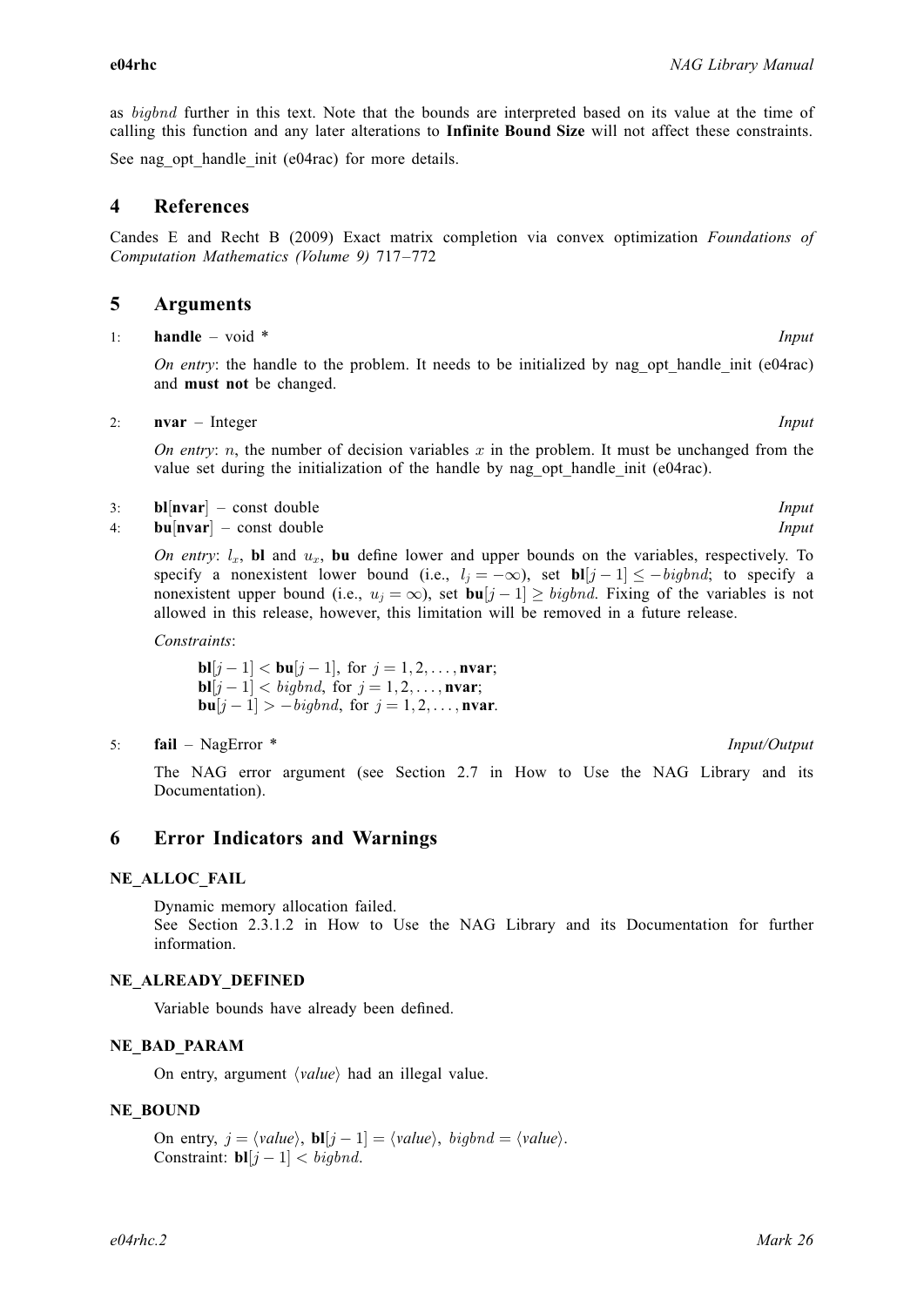<span id="page-2-0"></span>On entry,  $j = \langle value \rangle$ ,  $bl[j - 1] = \langle value \rangle$  $bl[j - 1] = \langle value \rangle$  and  $bu[j - 1] = \langle value \rangle$  $bu[j - 1] = \langle value \rangle$ . Constraint:  $\mathbf{bl}[i-1] < \mathbf{bul}[i-1]$  $\mathbf{bl}[i-1] < \mathbf{bul}[i-1]$  $\mathbf{bl}[i-1] < \mathbf{bul}[i-1]$  $\mathbf{bl}[i-1] < \mathbf{bul}[i-1]$  $\mathbf{bl}[i-1] < \mathbf{bul}[i-1]$ .

On entry,  $j = \langle value \rangle$ ,  $\mathbf{bu}[j-1] = \langle value \rangle$  $\mathbf{bu}[j-1] = \langle value \rangle$  $\mathbf{bu}[j-1] = \langle value \rangle$ ,  $bighnd = \langle value \rangle$ . Constraint:  $\mathbf{bu}[j-1] > -bigb$  $\mathbf{bu}[j-1] > -bigb$  $\mathbf{bu}[j-1] > -bigb$ 

#### NE\_HANDLE

The supplied [handle](#page-1-0) does not define a valid handle to the data structure for the NAG optimization modelling suite. It has not been initialized by nag\_opt\_handle\_init (e04rac) or it has been corrupted.

#### NE\_INTERNAL\_ERROR

An internal error has occurred in this function. Check the function call and any array sizes. If the call is correct then please contact NAG for assistance.

An unexpected error has been triggered by this function. Please contact NAG. See Section 2.7.6 in How to Use the NAG Library and its Documentation for further information.

#### NE\_NO\_LICENCE

Your licence key may have expired or may not have been installed correctly. See Section 2.7.5 in How to Use the NAG Library and its Documentation for further information.

#### NE\_PHASE

The problem cannot be modified in this phase any more, the solver has already been called.

#### NE\_REF\_MATCH

On entry,  $\mathbf{nvar} = \langle value \rangle$  $\mathbf{nvar} = \langle value \rangle$  $\mathbf{nvar} = \langle value \rangle$ , expected value  $= \langle value \rangle$ . Constraint: [nvar](#page-1-0) must match the value given during initialization of [handle](#page-1-0).

### 7 Accuracy

Not applicable.

### 8 Parallelism and Performance

nag\_opt\_handle\_set\_simplebounds (e04rhc) is not threaded in any implementation.

### 9 Further Comments

None.

### 10 Example

There is a vast number of problems which can be reformulated as SDP. This example follows [Candes](#page-1-0) [and Recht \(2009\)](#page-1-0) to show how a rank minimization problem can be approximated by SDP. In addition, it demonstrates how to work with the monitor mode of nag\_opt\_handle\_solve\_pennon (e04svc).

The problem can be stated as follows: Let's have  $m$  respondents answering  $k$  questions where they express their preferences as a number between 0 and 1 or the question can be left unanswered. The task is to fill in the missing entries, i.e., to guess the unexpressed preferences. This problem falls into the category of matrix completion. The idea is to choose the missing entries to minimize the rank of the matrix as it is commonly believed that only a few factors contribute to an individual's tastes or preferences.

Rank minimization is in general NP-hard but it can be approximated by a heuristic, minimizing the nuclear norm of the matrix. The nuclear norm of a matrix is the sum of its singular values. A rank deficient matrix must have (several) zero singular values. Given the fact that the singular values are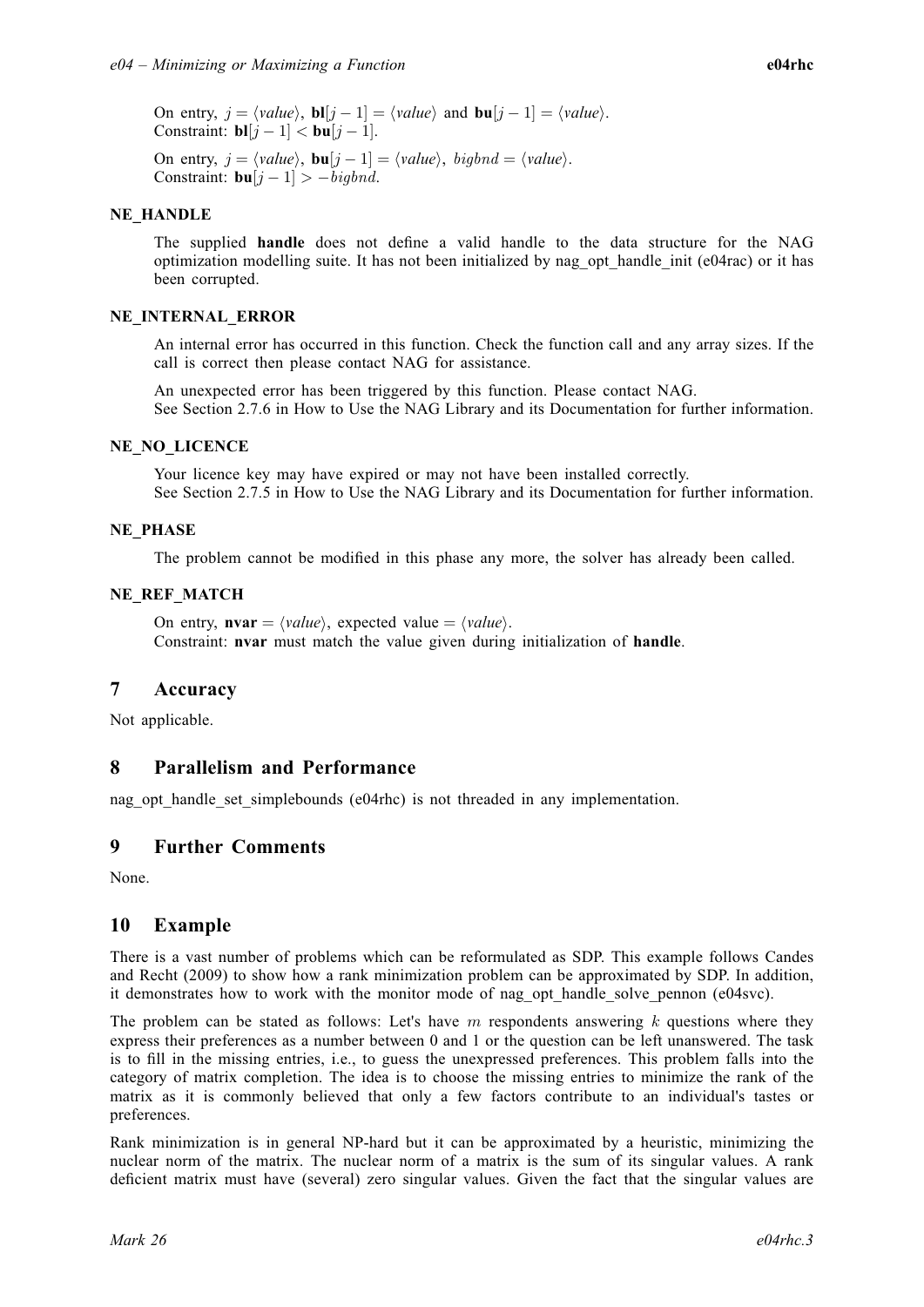always non-negative, a minimization of the nuclear norm has the same effect as  $\ell_1$  norm in compress sensing, i.e., it encourages many singular values to be zero and thus it can be considered as a heuristic for the original rank minimization problem.

Let  $\hat{Y}$  denote the partially filled in  $m \times k$  matrix with the valid responses on  $(i, j) \in \Omega$  positions. We are looking for Y of the same size so that the valid responses are unchanged and the nuclear norm are looking for  $Y$  of the same size so that the valid responses are unchanged and the nuclear norm (denoted here as  $\|\cdot\|_*$ ) is minimal.

> minimize  $\|Y\|_*$ <br>which  $Y$ subject to  $Y_{ij} = \hat{Y}_{ij}$  for all  $(i, j) \in \Omega$ .

This is equivalent to

minimize  $W_1, W_2, Y$ <br>subject to  $trace(W_1) + trace(W_2)$ subject to  $Y_{ij} = \hat{Y}_{ij}$  for all  $(i, j) \in \Omega$  $\begin{array}{cc} W_1 & Y \\ Y^T & W_2 \end{array}$  $\begin{pmatrix} W_1 & Y \\ Y^T & W_2 \end{pmatrix} \succeq 0$ 

which is the linear semidefinite problem solved in this example, see [Candes and Recht \(2009\)](#page-1-0) and the references therein for details.

This example has  $m = 15$  respondents and  $k = 6$  answers. The obtained answers are

$$
\hat{Y} = \begin{pmatrix}\n * & * & * & * & * & 0.4 \\
 0.6 & 0.4 & 0.8 & * & * & * \\
 * & * & 0.8 & * & 0.2 & * \\
 0.8 & 0.2 & * & * & * & * \\
 * & 0.4 & * & 0.0 & * & 0.2 \\
 * & 0.8 & 0.2 & 0.6 & * & * \\
 * & * & 0.2 & * & * & * \\
 * & * & 0.4 & * & 0.6 & 0.0 & * \\
 * & * & * & 0.4 & * & * & * \\
 * & * & 0.2 & 0.2 & 0.4 & 0.4 \\
 * & * & * & * & * & 1.0 & 0.8 \\
 * & * & * & * & * & * & 0.6 \\
 * & * & * & * & * & * & 0.2 \\
 * & * & * & * & * & * & 0.2 \\
 * & * & * & * & * & * & 0.2\n\end{pmatrix}
$$

where  $*$  denotes missing entries ( $-1.0$  is used instead in the data file). The obtained matrix has rank 4 and it is shown below printed to 1-digit accuracy:

$$
Y = \begin{pmatrix} 0.5 & 0.3 & 0.2 & 0.2 & 0.4 & 0.4 \\ 0.6 & 0.4 & 0.8 & 0.2 & 0.3 & 0.4 \\ 0.4 & 0.3 & 0.8 & 0.0 & 0.2 & 0.2 \\ 0.8 & 0.2 & 0.3 & 0.4 & 0.3 & 0.4 \\ 0.0 & 0.4 & 0.2 & 0.0 & 0.2 & 0.2 \\ 0.4 & 0.1 & 0.2 & 0.2 & 0.1 & 0.2 \\ 0.6 & 0.8 & 0.2 & 0.6 & 0.2 & 0.4 \\ 0.1 & 0.1 & 0.2 & 0.0 & 0.0 & 0.1 \\ 0.6 & 0.4 & 0.1 & 0.6 & 0.0 & 0.3 \\ 0.2 & 0.1 & 0.4 & 0.0 & 0.1 & 0.1 \\ 0.5 & 0.3 & 0.2 & 0.2 & 0.4 & 0.4 \\ 0.2 & 0.1 & 0.1 & 0.1 & 0.2 & 0.2 \\ 0.6 & 0.3 & 0.2 & 0.4 & 0.2 & 0.3 \end{pmatrix}
$$

The example also turns on monitor mode of nag opt handle solve pennon (e04svc), there is a time limit introduced for the solver which is being checked at the end of every outer iteration. If the time limit is reached, the routine is stopped by setting  $\text{inform} = 0$  within the monitor step.

See also [Section 10](#page-2-0) in nag opt handle init (e04rac) for links to further examples in the suite.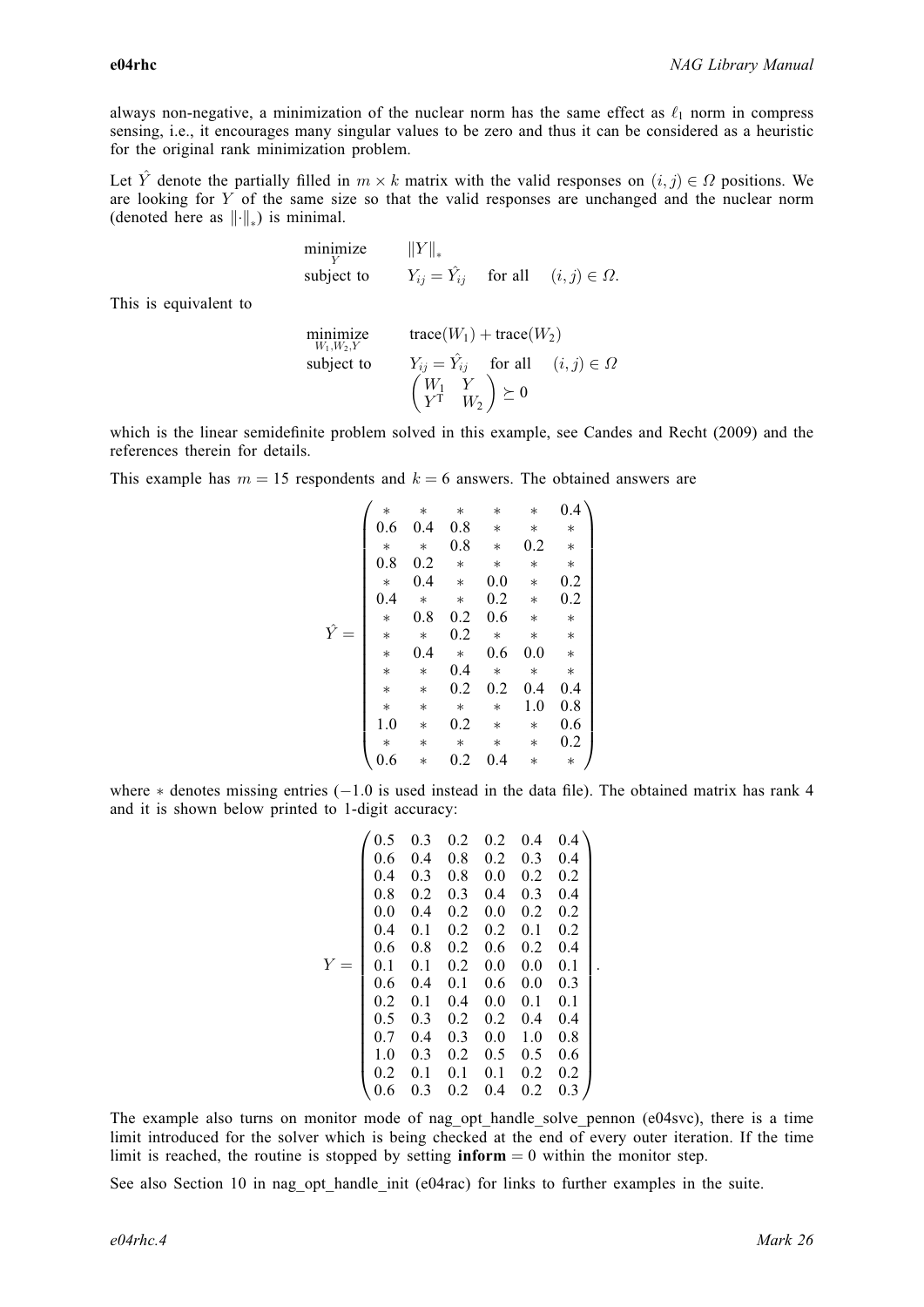#### 10.1 Program Text

```
/* nag_opt_handle_set_simplebounds (e04rhc) Example Program.
 *
 * NAGPRODCODE Version.
 *
 * Copyright 2016 Numerical Algorithms Group.
 *
 * Mark 26, 2016.
 */
/* Matrix completion problem (rank minimization) solved approximatelly
      by SDP via nuclear norm minimization formulated as:
 * min trace(X1) + trace(X2)<br>* 5 + 1 51 + 52 52 + 72 53 + 52* s.t. [ X1, Y; Y', X2 ] >=0
 * 0 <= Y_ij <= 1
 */
#include <stdio.h>
#include <nag.h>
#include <nag_stdlib.h>
#include <nage04.h>
#include <nagf08.h>
#include <nagx04.h>
#include <math.h>
int
main(void)
{
  double const sto1 = 1e-5;
  double const time_limit = 120.0;
  Integer exit_status = 0;
  Integer dima, i, idblk, idx, idxend, idxobj, idxx, inform, j, lwork, m,
                 maxs,
                n, nblk, nnz, nnzasum, nnzc, nnzu, nnzua, nnzuc, nvar, rank;
  double rdummy[1], rinfo[32], stats[32];
  double a = \bar{0}, b = 0, b = 0, c = 0, c = 0, b = 0, b = 0, b = 0, c = 0, c = 0, b = 0, c = 0, b = 0, c = 0, b = 0, c = 0, c = 0, c = 0, c = 0, c = 0, c = 0, c = 0, c = 0, c = 0, c = 0, c = 0, c =*_{V} = 0;Integer *icola = 0, *idxc = 0, *irowa = 0, *nnza = 0;
  void *handle = 0;
  /* Nag Types */<br>NagError fail:
  NagError
#define Y(I, J) y[(J-1)*m + I-1]
  printf("nag_opt_handle_set_simplebounds (e04rhc) Example Program Results"
          "\n\n\langle n \rangle n";
  fflush(stdout);
  /* Skip heading in data file. */
#ifdef _WIN32
  scanf_s("%*[^\n]");
#else
  scanf("%*[\hat{\ } \ranglen]");
#endif
  /* Read in the problem size and ignore the rest of the line. */#ifdef _WIN32
  scanf_s("%" NAG_IFMT " %" NAG_IFMT "%*[^\n]", \deltam, \deltan);
#else
  scanf("%" NAG_IFMT " %" NAG_IFMT "%*[^\n]", \deltam, \deltan);
#endif
  /* Allocate memory for matrix Y and read it in. */
  if (! (y = NAGALLOC(m * n, double))){
      printf("Allocation failure\n");
      ext_{\text{status}} = -1;goto END;
    }
```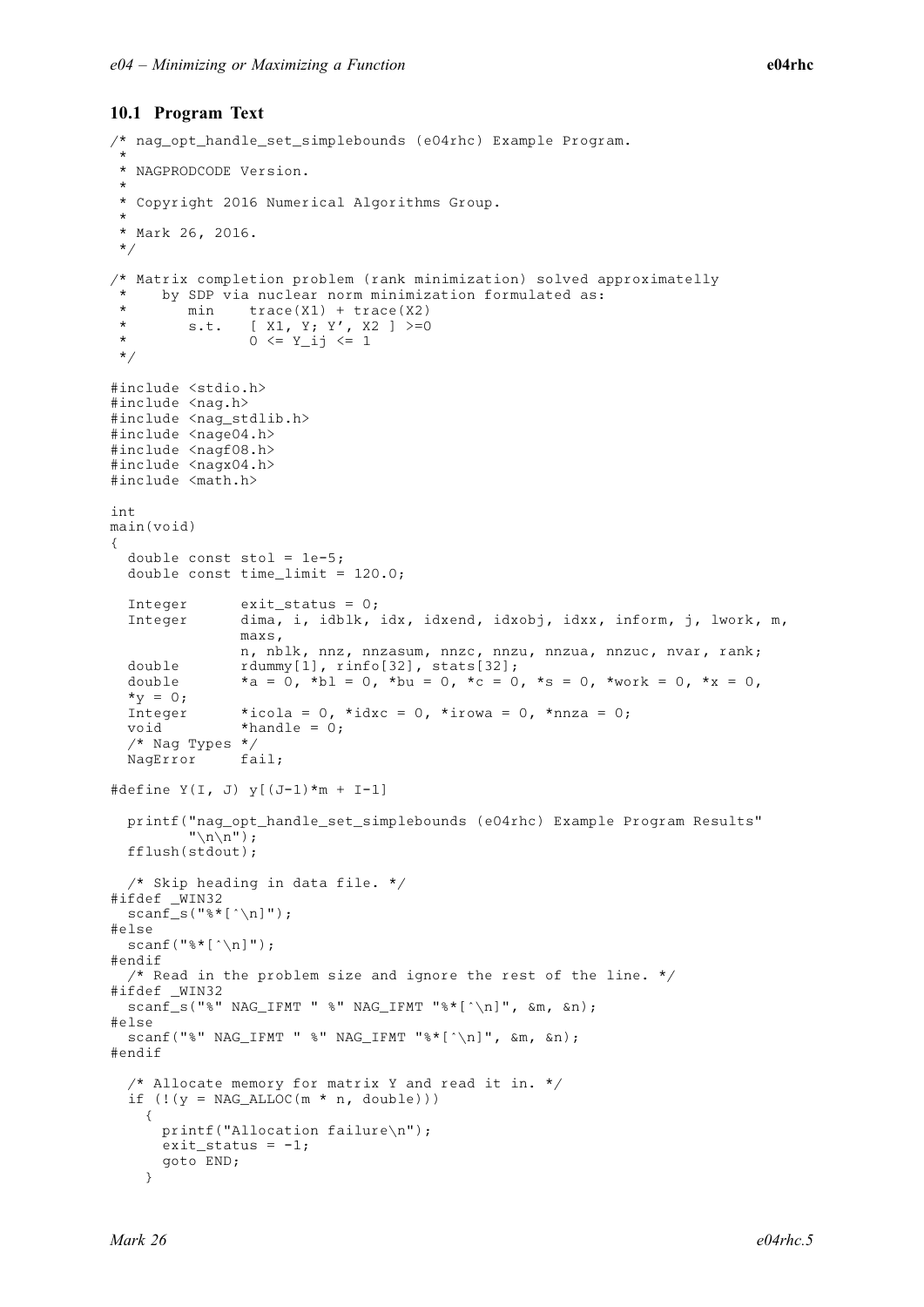```
for (i = 1; i \le m; i++)for (j = 1; j \le n; j++)#ifdef _WIN32
     scan f_s("lf", \delta Y(i, j));
4e1ee
     scan f("||f", \&Y(i, j));#endif
#ifdef _WIN32
 scanf_s("%*[^\n]");
#else
 scanf("%*[\hat{\ } \ranglen]");
#endif
  /* Count the number of specified elements (i.e., nonnegative) */
 nnz = 0:
 for (i = 1; i \le m; i++)for (j = 1; j <= n; j++)
      if (Y(i, j) \ge 0.0)nnz++;
  /* There are as many variables as missing entries in the Y matrix
  * plus two full symmetric matrices m x m and n x n. */
 nvar = m*(m+1)/2 + n*(n+1)/2 + m*n-nnz;if (!(x = NAG_ALLOC(nvar, double)) ||!(b1 = NAG\_ALLOC(nvar, double)) ||
      !(bu = NAG_ALLOC(nvar, double)))
    {
     printf("Allocation failure\n");
      exit_status = -1;
     goto END;
    }
 /* nag_opt_handle_init (e04rac).
  * Initialize an empty problem handle with NVAR variables. */
 nag_opt_handle_init(&handle, nvar, NAGERR_DEFAULT);
  /* Create bounds for the missing entries in Y matrix to be between 0 and 1 \star/idxend = m*(m+1)/2+n*(n+1)/2;
 for (idx = 0; idx < idxend; idx++)
    {
     b1[idx] = -1e+20:
     bu[idx] = 1e+20;}
 for (j idx \langle nvar; idx++)
    {
     b1[idx] = 0.0;bu[idx] = 1.0;}
  /* nag_opt_handle_set_simplebounds (e04rhc).
   * Define bounds on the variables. */
 nag_opt_handle_set_simplebounds(handle, nvar, bl, bu, NAGERR_DEFAULT);
 /* Allocate space for the objective - minimize trace of the matrix
   * constraint. There is no quadratic part in the objective. */
 nnzc = m + n;if (l(idxc = NAG ALLOC(nnzc, Integer)) ||
     !(c = NAG_ALLOC(nnzc, double)){
     printf("Allocation failure\n");
     exit_status = -1;goto END;
    }
  /* Construct linear matrix inequality to request that
      [ X1, Y; Y', X2] is positive semidefinite. */
  /* How many nonzeros do we need? As many as number of variables
  * and the number of specified elements together. */
 nnzasum = m*(m+1)/2 + n*(n+1)/2 + m*n;if (! (nnza = NAG ALLOC(nvar+1, Integer)) ||
```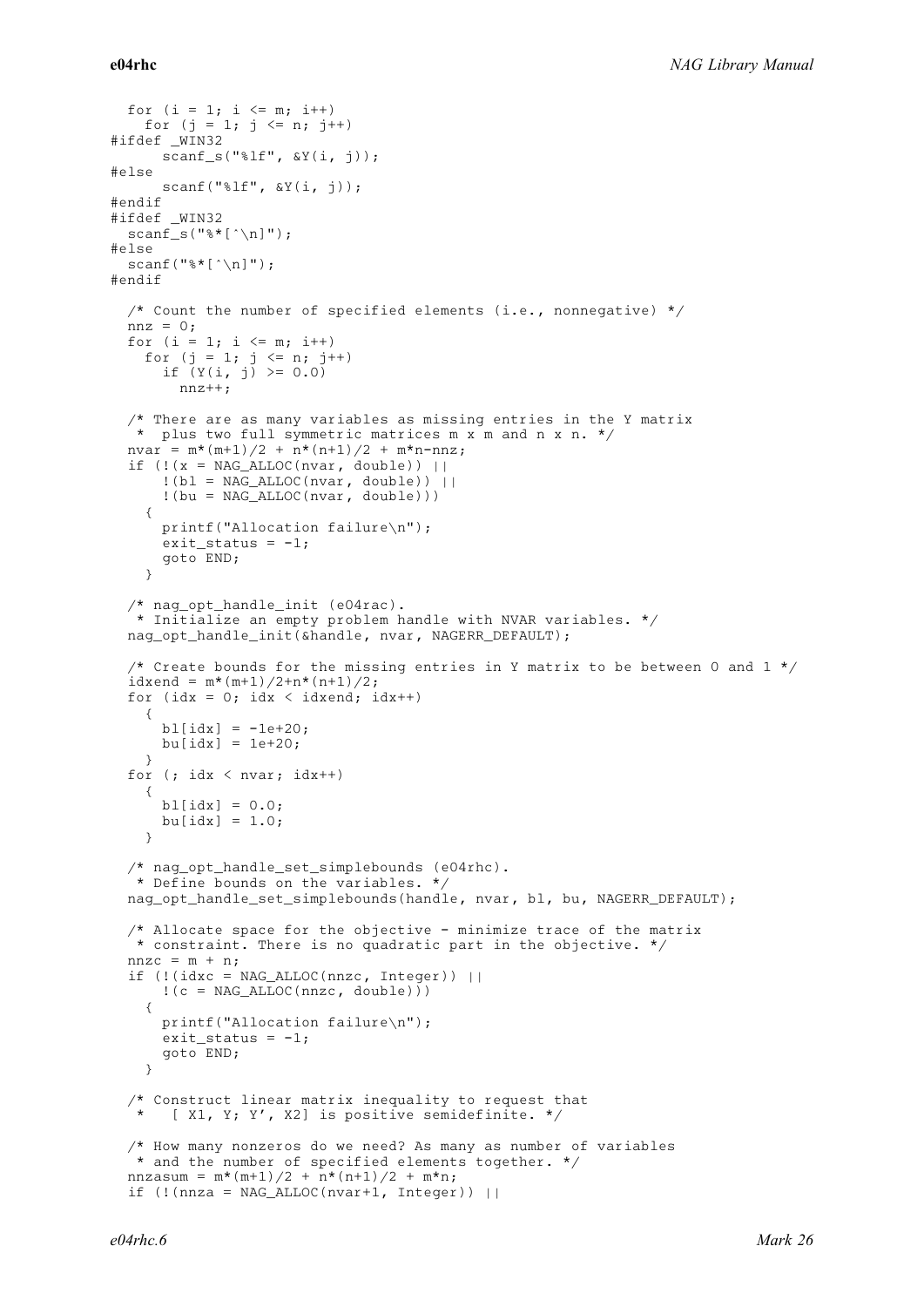```
!(irowa = NAG_ALLOC(nnzasum, Integer)) ||
    !(icola = NAG_ALLOC(nnzasum, Integer)) ||
    !(a = NAG_ALLOC(nnzasum, double)))
  {
   printf("Allocation failure\n");
   exit_status = -1;
    goto END;
  }
nnza[0] = nnz;
for (i = 1; i \le mvar; i++)nnza[i] = 1;/* Copy Y to the upper block of A_0 with different sign (because -A_0)
* (upper triangle) */
idx = 0;for (i = 1; i \leq m; i++)
  for (j = 1; j <= n; j++)
    if (Y(i, j) \ge 0.0){
        irowa[idx] = i;
        icola[idx] = m + j;a[idx] = -Y(i, j);idx++;
      }
/* One matrix for each variable, A i has just one nonzero - it binds
* x_i with its position in the matrix constraint. Set also the objective. */
/* 1,1 - block, x1 matrix (mxm) */
idxobj = 0;idxx = 1;for (i = 1; i \le m; i++){
    /* the next element is diagonal ==> part of the objective as a trace() */idxc[idxobj] = idxx;c[idxobj] = 1.0;idxobj++;
   for (j = i; j \le m; j++){
        irowa[idx] = i;
        icola[idx] = j;a[idx] = 1.0;
        idx++;
        idxx++;
      }
  }
\frac{x^*}{2}, 2 - block, X2 matrix (nxn) */
for (i = 1; i \le n; i++){
    /* the next element is diagonal ==> part of the objective as a trace() */idxc[idxobj] = idxx;c[idxobj] = 1.0;idxobj++;
    for (j = i; j \le n; j++){
        irowa[idx] = m + i;
        icola[idx] = m + j;a[idx] = 1.0;idx++;
        idxx++;
      }
  }
/* 1,2 - block, missing element in Y we are after *for (i = 1; i \le m; i++)for (j = 1; j \le n; j++)if (Y(i, j) < 0.0){
        irowa[idx] = i;icola[idx] = m + j;a[idx] = 1.0;idx++;
      }
```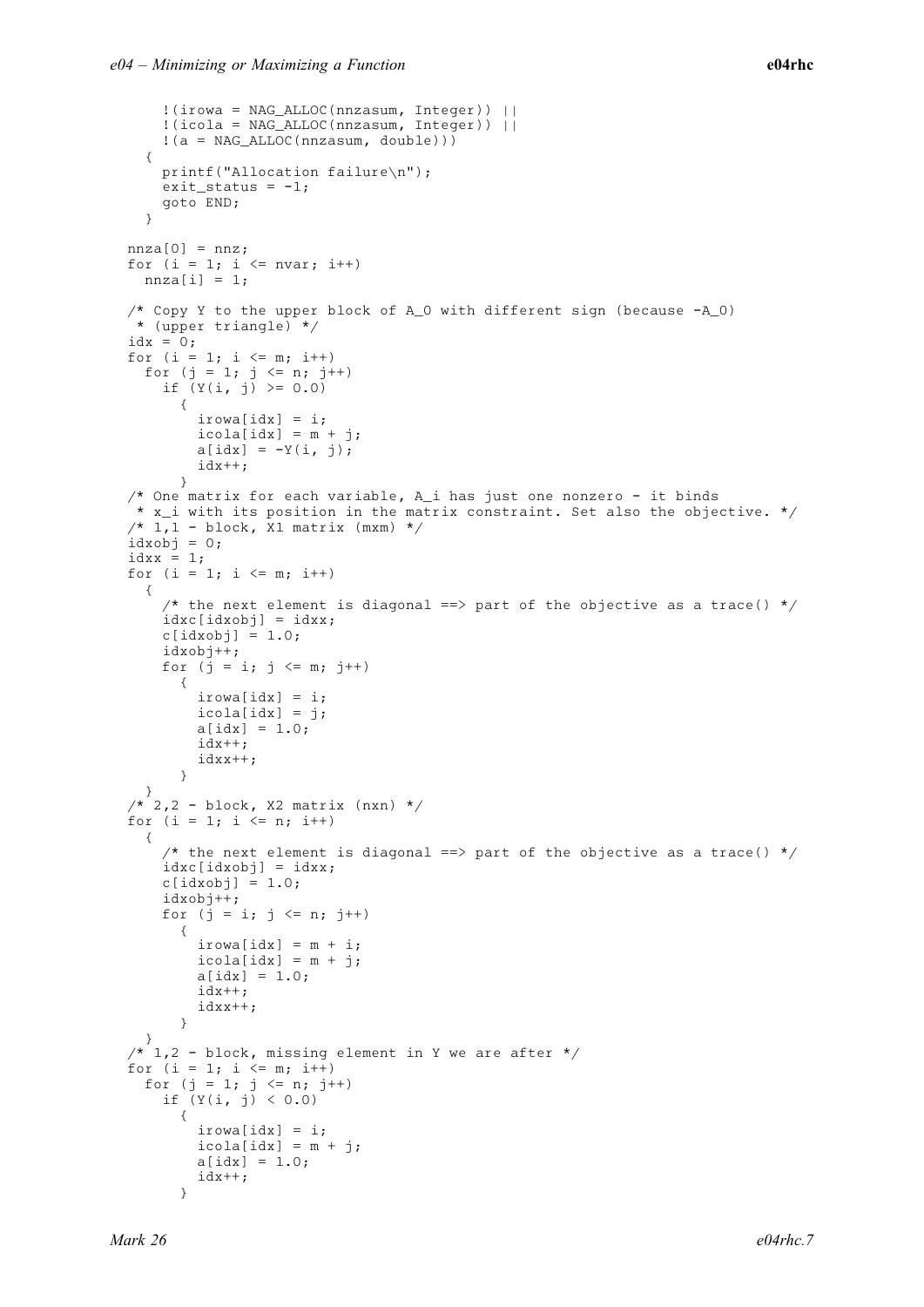```
/* nag_opt_handle_set_quadobj (e04rfc).
 * Add the sparse linear objective to the handle.*/
nag_opt_handle_set_quadobj(handle, nnzc, idxc, c, 0, NULL, NULL, NULL,
                            NAGERR_DEFAULT);
/* Just one matrix inequality of the dimension of the extended matrix. */nblk = 1;dim a = m + n;idblk = 0;/* nag_opt_handle_set_linconstr (e04rnc).
* Add the linear matrix constraint to the problem formulation. */
nag_opt_handle_set_linmatineq(handle, nvar, dima, nnza, nnzasum, irowa,
                               icola, a, nblk, NULL, &idblk, NAGERR_DEFAULT);
/* nag_opt_handle_opt_set (e04zmc).
 * Set optional arguments of the solver:
 * Completely turn off printing, allow timing and
* turn on the monitor mode to stop every iteration. */
nag_opt_handle_opt_set(handle, "Print File = -1", NAGERR_DEFAULT);
nag_opt_handle_opt_set(handle, "Stats Time = Yes", NAGERR_DEFAULT);
nag_opt_handle_opt_set(handle, "Monitor Frequency = 1", NAGERR_DEFAULT);
nag_opt_handle_opt_set(handle, "Initial X = Automatic", NAGERR_DEFAULT);
nag_opt_handle_opt_set(handle, "Dimacs = Check", NAGERR_DEFAULT);
/* Pass the handle to the solver, we are not interested in
 * Lagrangian multipliers. */
nnzu = 0;
nnzuc = 0;
nnzua = 0;
while (1)
  {
    INIT_FAIL(fail);
    /* nag_opt_handle_solve_pennon (e04svc). */
    nag_opt_handle_solve_pennon(handle, nvar, x, nnzu, NULL, nnzuc, NULL,
                                 nnzua, NULL, rinfo, stats, &inform, &fail);
    if (inform == 1)\left\{ \right./* Monitor stop */
        printf("Monitor at iteration %2" NAG_IFMT
               ": objective 87.2f, avg.error 89.2e\n", (Integer) stats[0],
               \text{rinfo}[0], (\text{rinfo}[1] + \text{rinfo}[2] + \text{rinfo}[3]) / 3.0;
        fflush(stdout);
        /* Check time limit and possibly stop the solver. */if (stats[7] > time limit)
          inform = 0;}
    else
      {
        /* Final exit, solver finished. */
        printf("Finished at iteration %2" NAG_IFMT
               ": objective %7.2f, avg.error %9.2e\n", (Integer) stats[0],
               \text{rinfo}[0], (\text{rinfo}[1] + \text{rinfo}[2] + \text{rinfo}[3]) / 3.0;
        fflush(stdout);
        break;
      }
  }
if (fail.code == NE_NOERROR || fail.code == NW_NOT_CONVERGED)
  {
    /* Successful run, fill the missing elements in the matrix Y. */
    idx = m*(m+1)/2 + n*(n+1)/2;for (i = 1; i \le m; i++)for (j = 1; j \le n; j++)if (Y(i, j) < 0.0)Y(i, j) = x[idx++];/* nag_gen_real_mat_print_comp (x04cbc).
```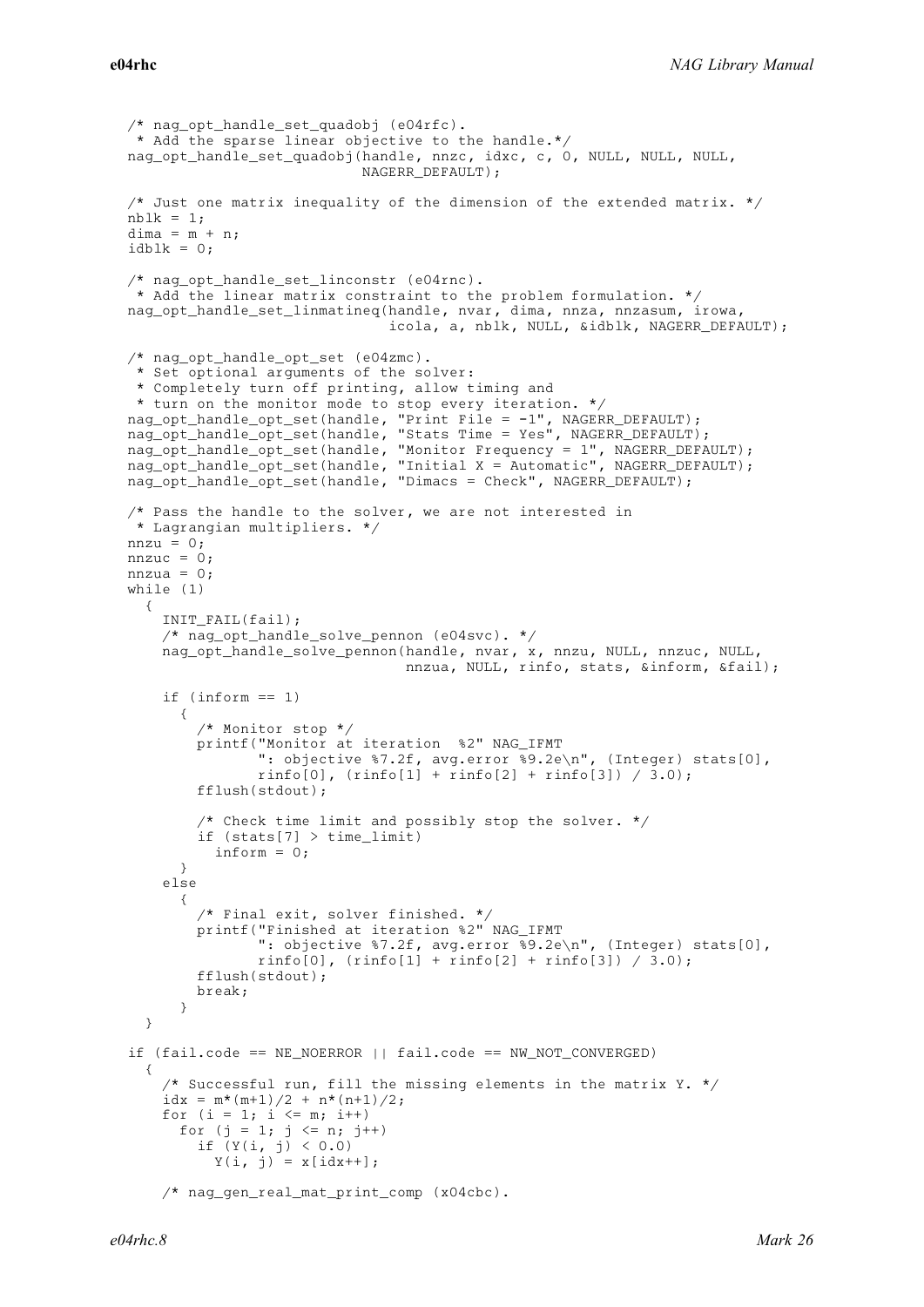```
* Print the matrix. */
     nag_gen_real_mat_print_comp(Nag_ColMajor, Nag_GeneralMatrix,
                                 Nag_NonUnitDiag,
                                  m, n, y, m, "%7.1f", "Completed Matrix",
                                 Nag_IntegerLabels, NULL, Nag_IntegerLabels,
                                 NULL,
                                 80, 0, NULL, NAGERR_DEFAULT);
     /* Compute rank of the matrix via SVD, use the fact that the order
      * of the singular values is descending. */lwork = 20*(m > n?m:n);max s = m < n?m:n;
     if (!(s = NAG\_ALLOC(maxs, double)) ||!(work = NAG_ALLOC((lwork), double)))
       {
         printf("Allocation failure\n");
         exit_status = -1;
         goto END;
       }
     /* nag_dgesvd (f08kbc).
      * Compute the singular values */
     nag_dgesvd(Nag_ColMajor, Nag_NotU, Nag_NotVT, m, n, y, m, s,
                rdummy, 1, rdummy, 1, work, NAGERR_DEFAULT);
     for (rank = 0; rank < maxs; rank++)
       if (s[rank] \leq stol)break;
     printf("Rank is %" NAG_IFMT "\n", rank);
   }
 else if (fail.code == NE_USER_STOP)
   {
    printf("The given time limit was reached, run aborted.\n");
   }
 else
   {
     printf("Error from nag_opt_handle_solve_pennon (e04svc).\n%s\n",
            fail.message);
     ext_{status} = 1;}
END:
 /* nag_opt_handle_free (e04rzc).
 * Destroy the problem handle and deallocate all the memory. */
 if (handle)
   nag_opt_handle_free(&handle, NAGERR_DEFAULT);
 NAG_FREE(a);
 NAG_FREE(bl);
 NAG_FREE(bu);
 NAG_FREE(c);
 NAG_FREE(s);
 NAG_FREE(work);
NAG_FREE(x);
 NAG_FREE(y);
 NAG_FREE(icola);
NAG_FREE(irowa);
NAG_FREE(nnza);
NAG_FREE(idxc);
 return exit_status;
```
#### 10.2 Program Data

nag\_opt\_handle\_set\_simplebounds (e04rhc) Example Program Data  $15 - 6 - \ldots - \ldots$  m, n - number of respondents and questions  $-1.0$   $-1.0$   $-1.0$   $-1.0$   $-1.0$   $-1.0$  0.4<br>0.6 0.4 0.8  $-1.0$   $-1.0$   $-1.0$ 0.6 0.4 0.8 -1.0 -1.0 -1.0 -1.0 -1.0 0.8 -1.0 0.2 -1.0 0.8 0.2 -1.0 -1.0 -1.0 -1.0

}